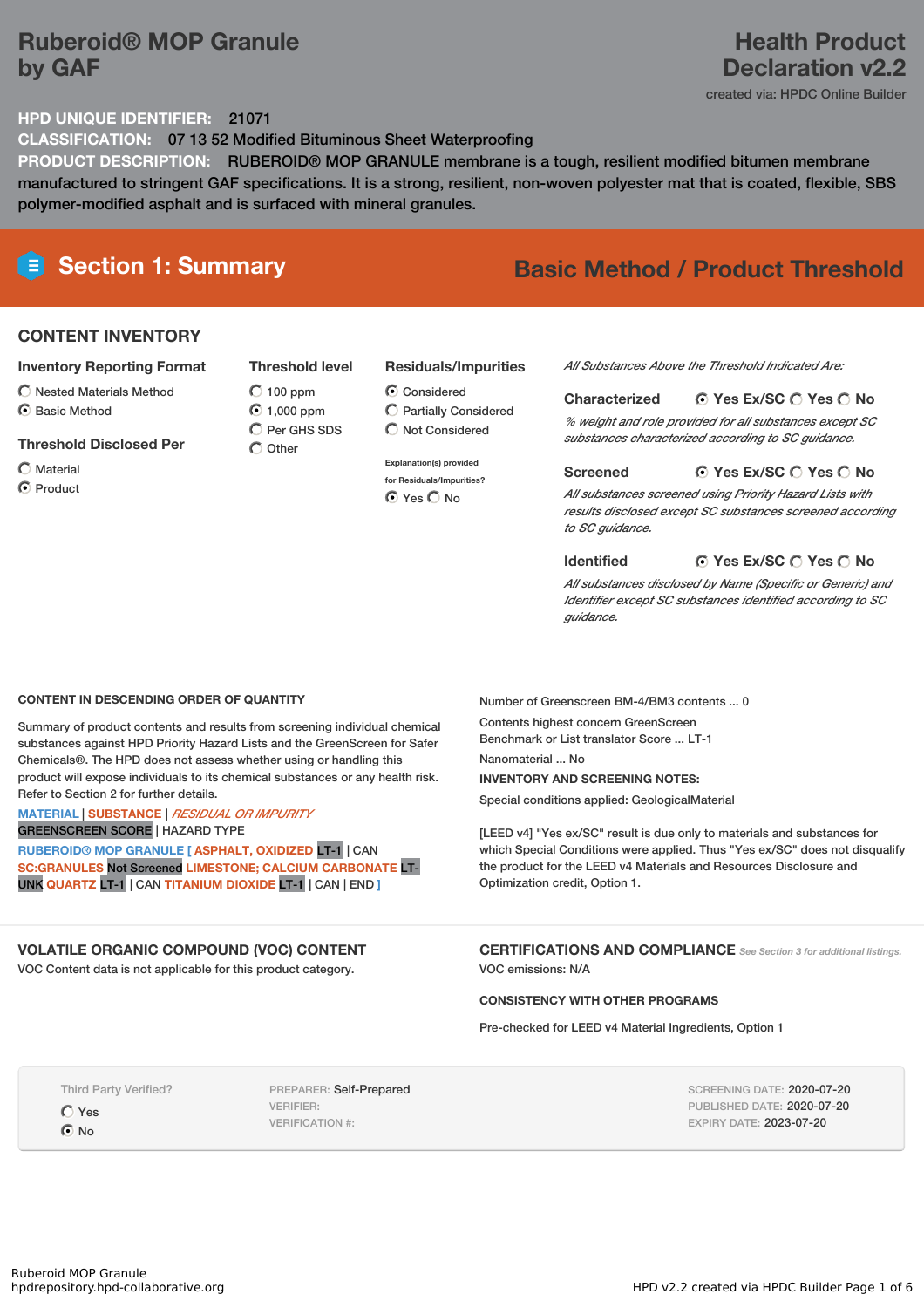This section lists contents in a product based on specific threshold(s) and reports detailed health information including hazards. This *HPD uses the inventory method indicated above, which is one of three possible methods:*

- *Basic Inventory method with Product-level threshold.*
- *Nested Material Inventory method with Product-level threshold*
- *Nested Material Inventory method with individual Material-level thresholds*

Definitions and requirements for the three inventory methods and requirements for each data field can be found in the HPD Open *Standard version 2.2, available on the HPDC website at: [www.hpd-collaborative.org/hpd-2-2-standard](https://www.hpd-collaborative.org/hpd-2-2-standard)*

# **RUBEROID® MOP GRANULE**

PRODUCT THRESHOLD: 1000 ppm RESIDUALS AND IMPURITIES CONSIDERED: Yes

RESIDUALS AND IMPURITIES NOTES: No residuals or impurities are expected to be present in the product at or above the reporting threshold.

OTHER PRODUCT NOTES:

| <b>ASPHALT, OXIDIZED</b>                                       |                                          |          |                                       | ID: 64742-93-4                                            |
|----------------------------------------------------------------|------------------------------------------|----------|---------------------------------------|-----------------------------------------------------------|
| HAZARD SCREENING METHOD: Pharos Chemical and Materials Library |                                          |          | HAZARD SCREENING DATE: 2020-07-20     |                                                           |
| %: $40,0000 - 45,0000$                                         | $GS: LT-1$                               | RC: None | NANO: <b>No</b>                       | SUBSTANCE ROLE: <b>Binder</b>                             |
| <b>HAZARD TYPE</b>                                             | <b>AGENCY AND LIST TITLES</b>            | WARNINGS |                                       |                                                           |
| <b>CANCER</b>                                                  | <b>IARC</b>                              |          |                                       | Group 2a - Agent is probably Carcinogenic to humans       |
| <b>CANCER</b>                                                  | CA EPA - Prop 65                         |          | Carcinogen                            |                                                           |
| <b>CANCER</b>                                                  | <b>US CDC - Occupational Carcinogens</b> |          | Occupational Carcinogen               |                                                           |
| <b>CANCER</b>                                                  | <b>IARC</b>                              |          | occupational sources                  | Group 2B - Possibly carcinogenic to humans - inhaled from |
| <b>CANCER</b>                                                  | <b>MAK</b>                               |          | but not sufficient for classification | Carcinogen Group 3B - Evidence of carcinogenic effects    |
|                                                                |                                          |          |                                       |                                                           |

SUBSTANCE NOTES:

| <b>SC:GRANULES</b>                                             |                                |                                   |                 | <b>ID:</b> SC:GeoMat             |  |
|----------------------------------------------------------------|--------------------------------|-----------------------------------|-----------------|----------------------------------|--|
| HAZARD SCREENING METHOD: Pharos Chemical and Materials Library |                                | HAZARD SCREENING DATE: 2020-07-20 |                 |                                  |  |
| %: $25.0000 - 35.0000$                                         | GS: Not Screened               | RC: None                          | NANO: <b>No</b> | SUBSTANCE ROLE: Surface modifier |  |
| <b>HAZARD TYPE</b>                                             | <b>AGENCY AND LIST TITLES</b>  |                                   | WARNINGS        |                                  |  |
|                                                                | Hazard Screening not performed |                                   |                 |                                  |  |
|                                                                |                                |                                   |                 |                                  |  |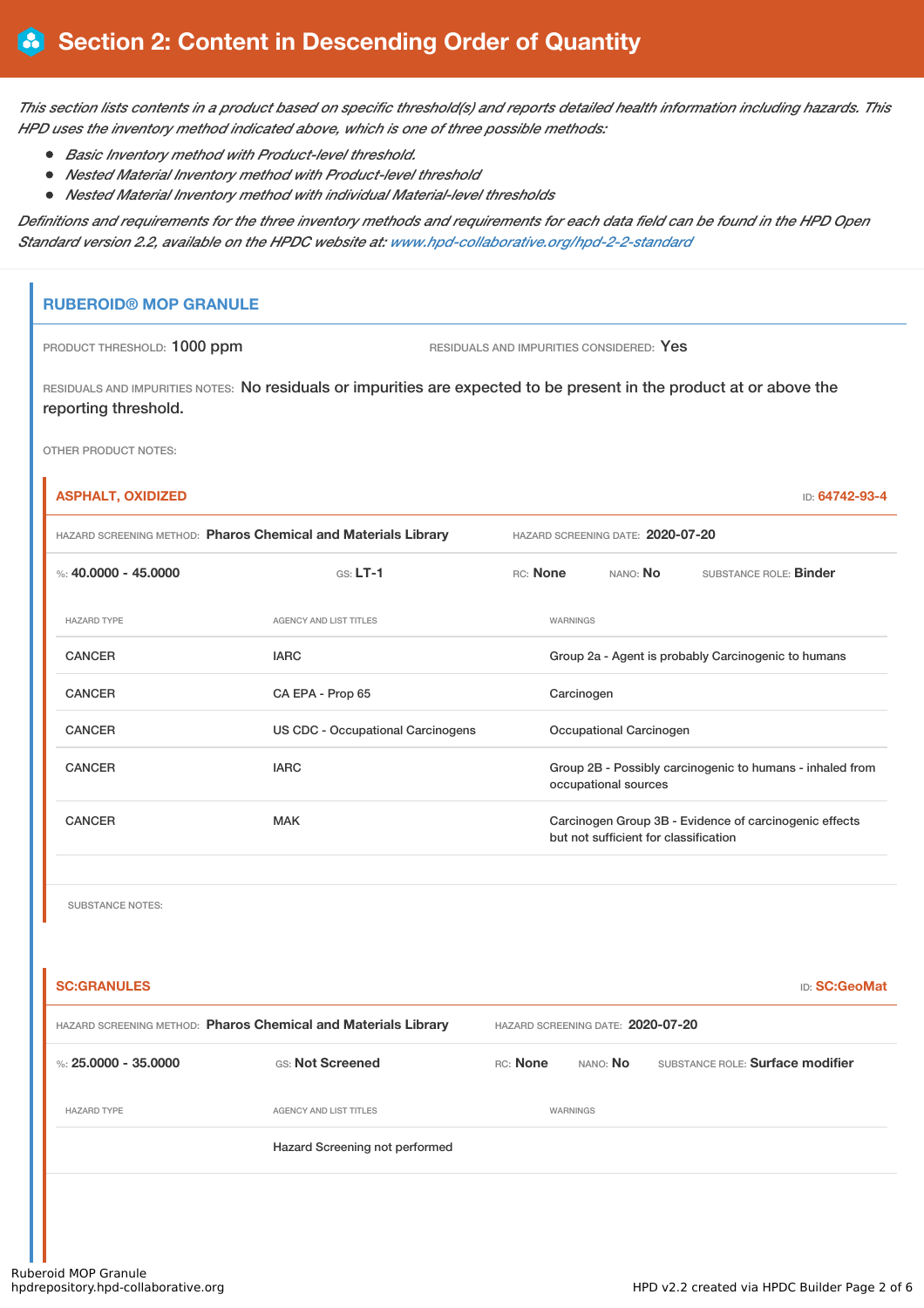SUBSTANCE NOTES: Version: SCGeoMats/2018-02-23 Origin: United States Typical Composition: This disclosure does not provide typical composition.

Potential presence of toxic metals: This disclosure does not provide information on the potential presence of toxic metals. Presence of Radioactive Elements: This disclosure does not provide radioactive elements which may be found in certain geological materials.

# **LIMESTONE; CALCIUM CARBONATE ID: 1317-65-3**

| HAZARD SCREENING METHOD: Pharos Chemical and Materials Library |                        | HAZARD SCREENING DATE: 2020-07-20 |          |                                                |  |
|----------------------------------------------------------------|------------------------|-----------------------------------|----------|------------------------------------------------|--|
| %: 12,0000 - 18,0000                                           | <b>GS: LT-UNK</b>      | RC: None                          | NANO: No | SUBSTANCE ROLE: Filler                         |  |
| <b>HAZARD TYPE</b>                                             | AGENCY AND LIST TITLES | <b>WARNINGS</b>                   |          |                                                |  |
| None found                                                     |                        |                                   |          | No warnings found on HPD Priority Hazard Lists |  |
|                                                                |                        |                                   |          |                                                |  |

SUBSTANCE NOTES:

| <b>QUARTZ</b>                                                  |                                          |                                   | ID: 14808-60-7                                                                   |  |  |
|----------------------------------------------------------------|------------------------------------------|-----------------------------------|----------------------------------------------------------------------------------|--|--|
| HAZARD SCREENING METHOD: Pharos Chemical and Materials Library |                                          | HAZARD SCREENING DATE: 2020-07-20 |                                                                                  |  |  |
| %: $0.1000 - 1.0000$                                           | $GS: LT-1$                               | RC: None                          | SUBSTANCE ROLE: Surface modifier<br>NANO: No                                     |  |  |
| <b>HAZARD TYPE</b>                                             | <b>AGENCY AND LIST TITLES</b>            |                                   | <b>WARNINGS</b>                                                                  |  |  |
| <b>CANCER</b>                                                  | <b>US CDC - Occupational Carcinogens</b> |                                   | Occupational Carcinogen                                                          |  |  |
| <b>CANCER</b>                                                  | CA EPA - Prop 65                         |                                   | Carcinogen - specific to chemical form or exposure route                         |  |  |
| <b>CANCER</b>                                                  | <b>IARC</b>                              |                                   | Group 1 - Agent is carcinogenic to humans - inhaled from<br>occupational sources |  |  |
| <b>CANCER</b>                                                  | US NIH - Report on Carcinogens           |                                   | Known to be Human Carcinogen (respirable size -<br>occupational setting)         |  |  |
| <b>CANCER</b>                                                  | <b>MAK</b>                               |                                   | Carcinogen Group 1 - Substances that cause cancer in<br>man                      |  |  |
| <b>CANCER</b>                                                  | <b>IARC</b>                              |                                   | Group 1 - Agent is Carcinogenic to humans                                        |  |  |
| <b>CANCER</b>                                                  | GHS - New Zealand                        |                                   | 6.7A - Known or presumed human carcinogens                                       |  |  |
| <b>CANCER</b>                                                  | GHS - Japan                              |                                   | Carcinogenicity - Category 1A [H350]                                             |  |  |
| <b>CANCER</b>                                                  | GHS - Australia                          |                                   | H350i - May cause cancer by inhalation                                           |  |  |
|                                                                |                                          |                                   |                                                                                  |  |  |

SUBSTANCE NOTES:

# **TITANIUM DIOXIDE ID: 13463-67-7**

HAZARD SCREENING METHOD: **Pharos Chemical and Materials Library** HAZARD SCREENING DATE: **2020-07-20**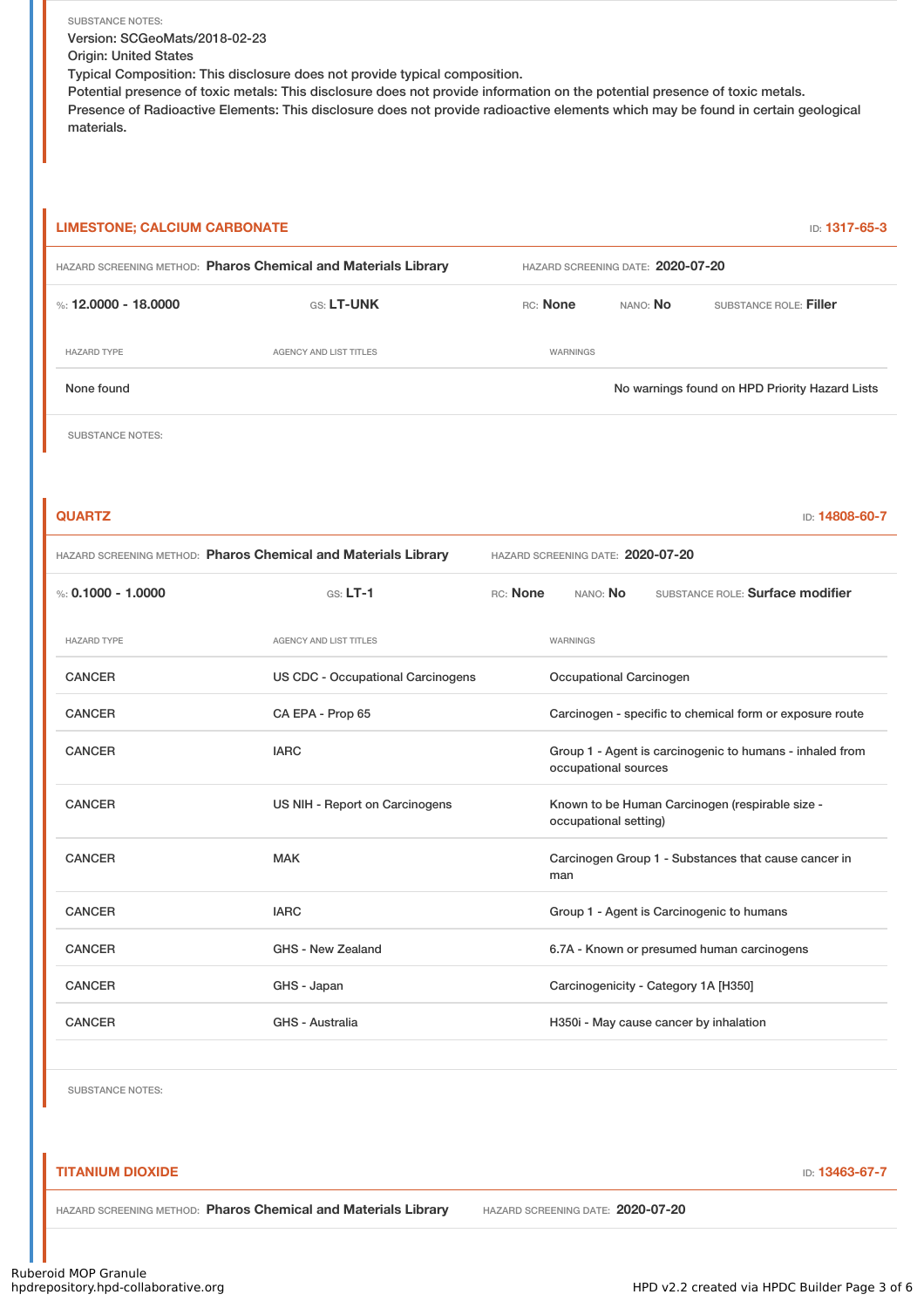| %: $0.0000 - 4.0000$ | $GS: LT-1$                                   | RC: None | NANO: <b>No</b>           | SUBSTANCE ROLE: Heat or UV stabilizer                                                                   |
|----------------------|----------------------------------------------|----------|---------------------------|---------------------------------------------------------------------------------------------------------|
| <b>HAZARD TYPE</b>   | <b>AGENCY AND LIST TITLES</b>                |          | WARNINGS                  |                                                                                                         |
| <b>CANCER</b>        | US CDC - Occupational Carcinogens            |          | Occupational Carcinogen   |                                                                                                         |
| <b>CANCER</b>        | CA EPA - Prop 65                             |          |                           | Carcinogen - specific to chemical form or exposure route                                                |
| <b>CANCER</b>        | <b>IARC</b>                                  |          | occupational sources      | Group 2B - Possibly carcinogenic to humans - inhaled from                                               |
| <b>ENDOCRINE</b>     | <b>TEDX - Potential Endocrine Disruptors</b> |          |                           | <b>Potential Endocrine Disruptor</b>                                                                    |
| <b>CANCER</b>        | <b>MAK</b>                                   |          |                           | Carcinogen Group 3A - Evidence of carcinogenic effects<br>but not sufficient to establish MAK/BAT value |
| <b>CANCER</b>        | <b>MAK</b>                                   |          | risk under MAK/BAT levels | Carcinogen Group 4 - Non-genotoxic carcinogen with low                                                  |
|                      |                                              |          |                           |                                                                                                         |

SUBSTANCE NOTES: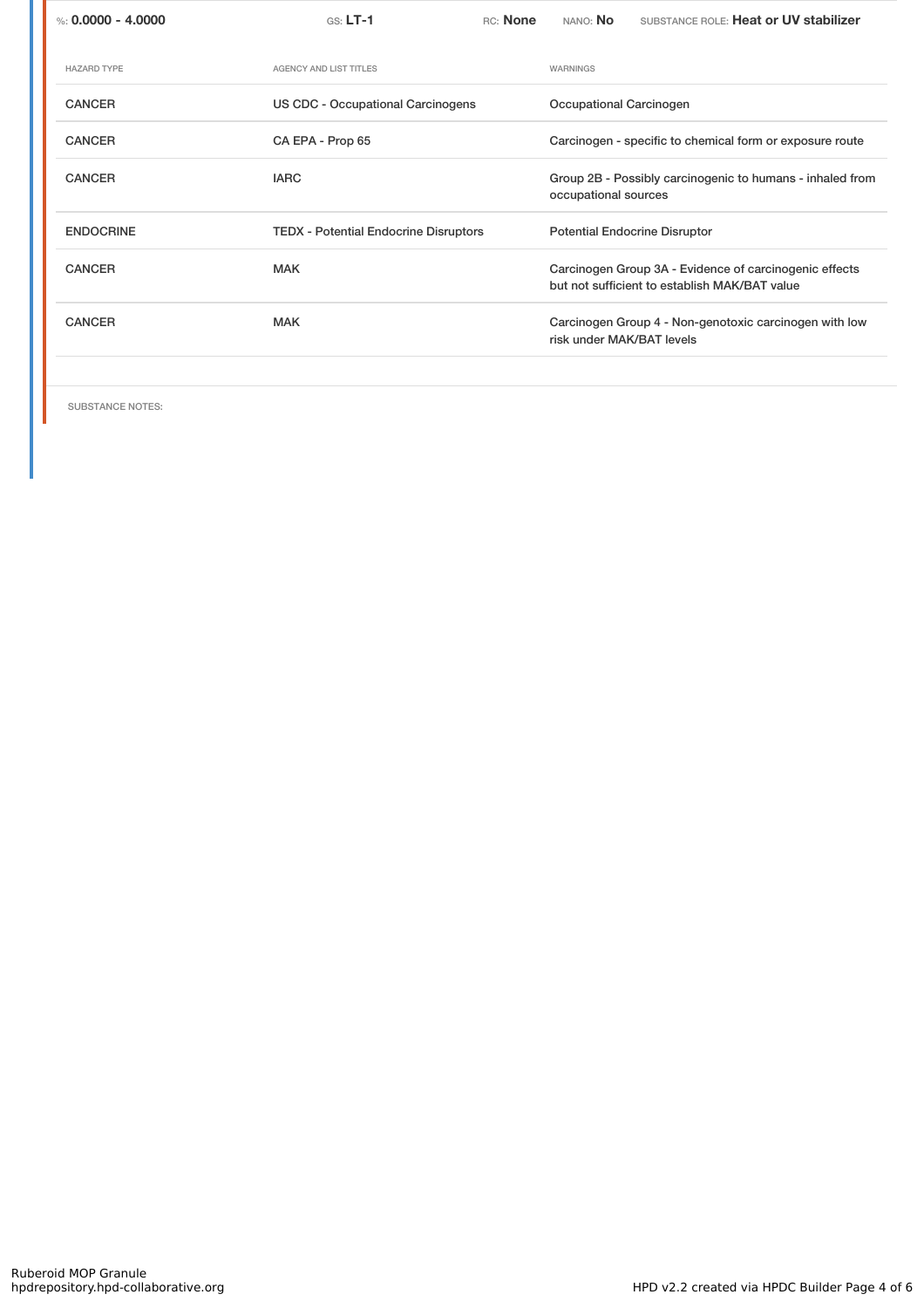This section lists applicable certification and standards compliance information for VOC emissions and VOC content. Other types of *health or environmental performance testing or certifications completed for the product may be provided.*

| <b>VOC EMISSIONS</b>                                                                                                                                  | N/A                               |                     |                       |  |
|-------------------------------------------------------------------------------------------------------------------------------------------------------|-----------------------------------|---------------------|-----------------------|--|
| CERTIFYING PARTY: Self-declared<br>APPLICABLE FACILITIES: VOC emissions testing has<br>not been performed for this product<br><b>CERTIFICATE URL:</b> | <b>ISSUE DATE: 2020-</b><br>07-06 | <b>EXPIRY DATE:</b> | CERTIFIER OR LAB: N/A |  |
| CERTIFICATION AND COMPLIANCE NOTES:                                                                                                                   |                                   |                     |                       |  |

# **Section 4: Accessories**

This section lists related products or materials that the manufacturer requires or recommends for installation (such as adhesives or fasteners), maintenance, cleaning, or operations. For information relating to the contents of these related products, refer to their *applicable Health Product Declarations, if available.*

No accessories are required for this product.

**Section 5: General Notes**